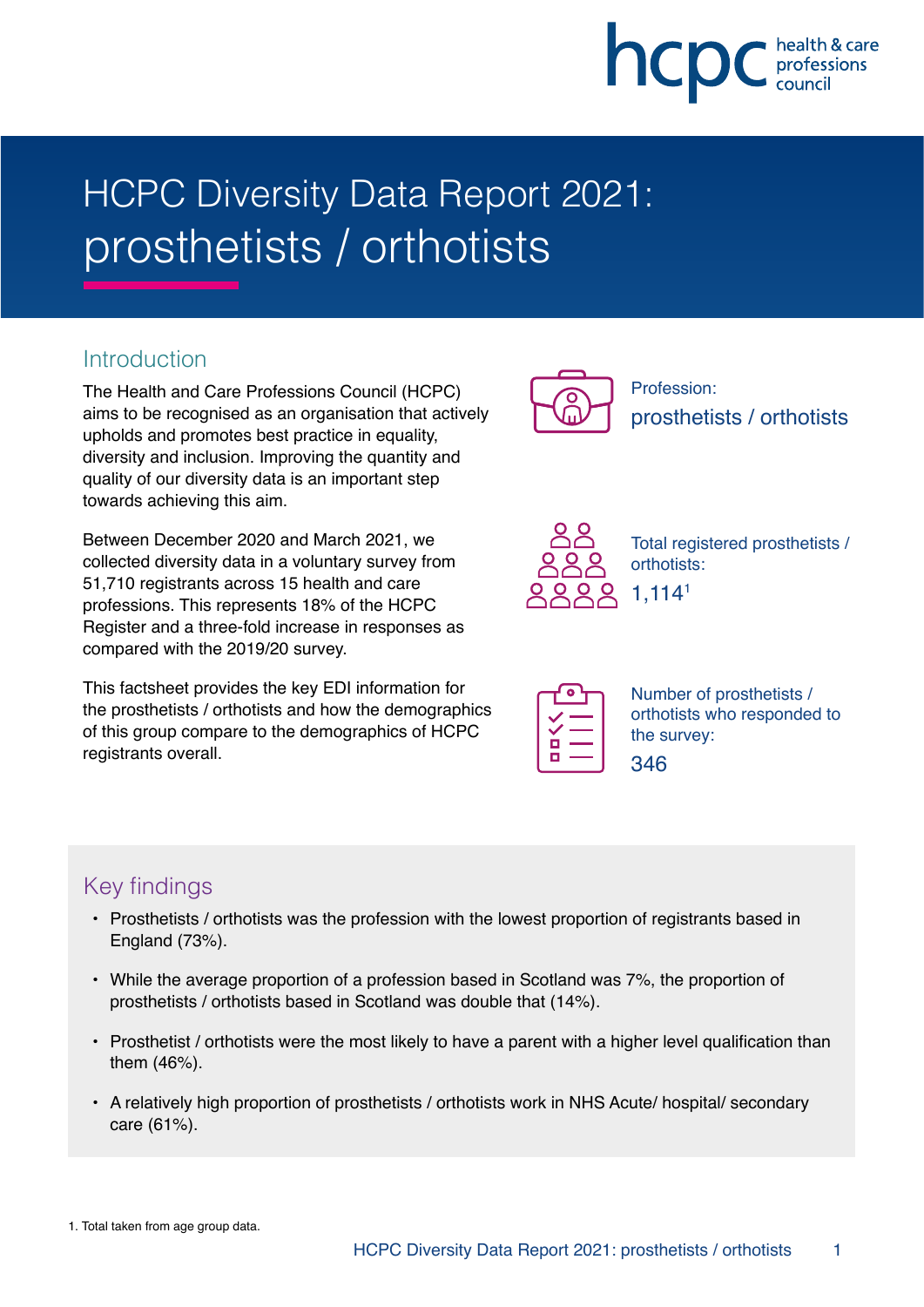## Prosthetists / Orthotists - Key findings





Work setting



HCPC Diversity Data Report 2021: prosthetists / orthotists 2

## Prosthetists orthotists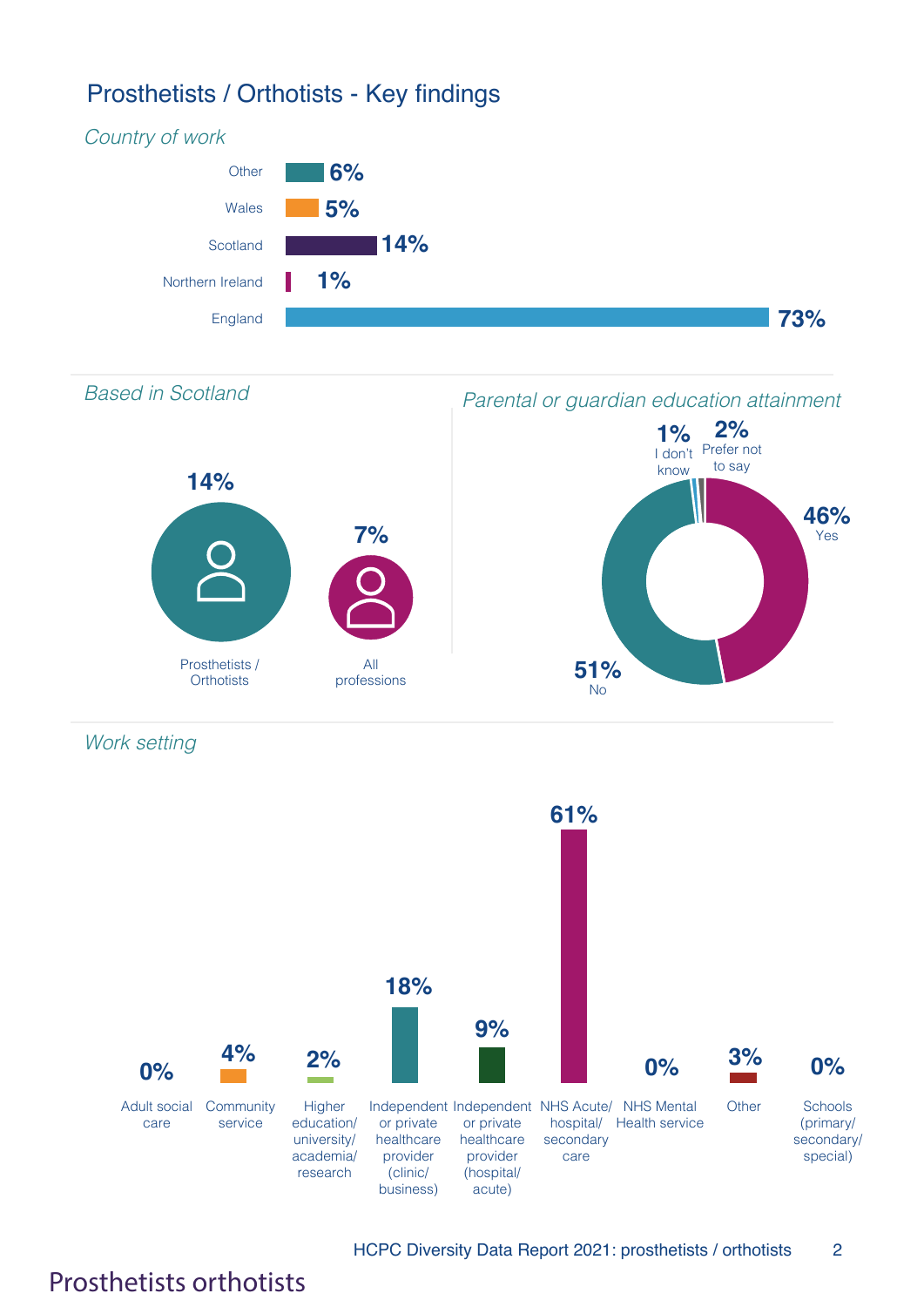#### Age

Count and proportion of respondents by age group:

|                                            | <b>Under 25</b> |      | <b>25-34 years</b> |      | <b>35-44 years</b> |               | <b>45-54 years</b> |      | <b>55-64 years</b> |      | 65 and<br>over |      | Average<br>age |
|--------------------------------------------|-----------------|------|--------------------|------|--------------------|---------------|--------------------|------|--------------------|------|----------------|------|----------------|
|                                            | Count           | $\%$ | Count              | $\%$ | Count              | $\frac{0}{0}$ | Count              | $\%$ | Count              | $\%$ | Count          | $\%$ |                |
| <b>Prosthetists /</b><br><b>Orthotists</b> | 59              | 5    | 365                | 33   | 302                | 27            | 190                | 17   | 153                | 14   | 45             | 4    | 41             |
| All professions                            | 11,853          | 4    | 78,796             | 27   | 84.390             | 29            | 65.492             | 23   | 40.694             | 14   | 7.956          | 3    | 42             |

#### **Disability**

Count and proportion of respondents by disability:

|                                            | <b>Disabled</b> |      | <b>Not disabled</b> |               | Prefer not to say      |  |  |
|--------------------------------------------|-----------------|------|---------------------|---------------|------------------------|--|--|
|                                            | Count           | $\%$ | Count               | $\frac{0}{0}$ | $\frac{0}{0}$<br>Count |  |  |
| <b>Prosthetists /</b><br><b>Orthotists</b> | 17              | 5    | 324                 | 94            | 3                      |  |  |
| All professions                            | 4,188           | 8    | 47,005              | 91            | 517                    |  |  |

#### **Ethnicity**

Count and proportion of respondents by ethnic origin:

|                                            | <b>Asian</b> |                | <b>Black</b> |      |       | <b>Mixed</b>  |        | White         |       | <b>Other</b> | <b>Prefer not</b><br>to say |      |
|--------------------------------------------|--------------|----------------|--------------|------|-------|---------------|--------|---------------|-------|--------------|-----------------------------|------|
|                                            | Count        | $\frac{0}{0}$  | Count        | $\%$ | Count | $\frac{0}{0}$ | Count  | $\frac{0}{0}$ | Count | $\%$         | Count                       | $\%$ |
| <b>Prosthetists /</b><br><b>Orthotists</b> | 14           | $\overline{4}$ | 11           | 3    | 10    | 3             | 304    | 88            | 1     | 0            | $\overline{4}$              |      |
| All professions                            | 3,993        | 8              | 2,368        | 5    | 1.245 | 2             | 42.755 | 83            | 890   | 2            | 458                         |      |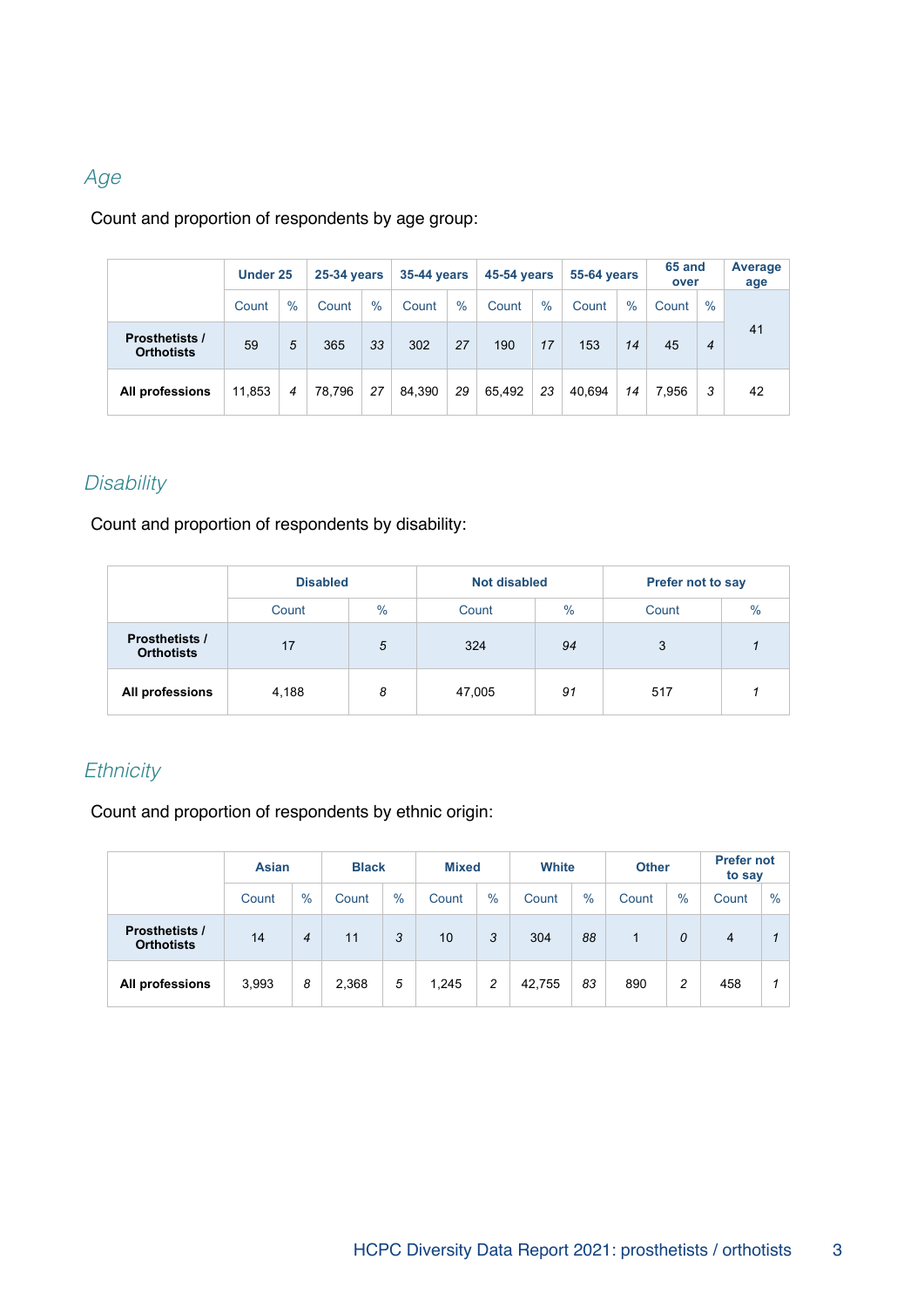#### Gender

Count and proportion of respondents by gender:

|                                            | <b>Woman</b><br>$\%$<br><b>Count</b> |    | <b>Man</b>   |                      | <b>Other</b> |      | Prefer not to say |      |  |
|--------------------------------------------|--------------------------------------|----|--------------|----------------------|--------------|------|-------------------|------|--|
|                                            |                                      |    | <b>Count</b> | $\%$                 | <b>Count</b> | $\%$ | <b>Count</b>      | $\%$ |  |
| <b>Prosthetists /</b><br><b>Orthotists</b> | 204                                  | 59 | 136          | $\overline{2}$<br>40 |              |      | $\overline{2}$    | 1    |  |
| All professions                            | 39,146                               | 76 | 12,175       | 24                   | 174          | 0    | 226               | 0    |  |

Count and proportion of responses to "Do you consider yourself to fall under the protected characteristic of 'pregnancy & maternity', as per the Equality Act 2010?"

|                                            | <b>Yes</b> |      | <b>No</b> |               | Prefer not to say |               |  |
|--------------------------------------------|------------|------|-----------|---------------|-------------------|---------------|--|
|                                            | Count      | $\%$ | Count     | $\frac{0}{0}$ | Count             | $\frac{0}{0}$ |  |
| <b>Prosthetists /</b><br><b>Orthotists</b> | 23         |      | 318       | 92            | 5                 |               |  |
| All professions                            | 3,098      | 6    | 48,088    | 93            | 529               |               |  |

#### **Religion**

Count and proportion of respondents by religion or belief:

|                                            | <b>Buddhist</b> | <b>Christian</b> | <b>Hindu</b> | <b>Jewish</b> | <b>Muslim</b> | <b>No</b><br>religion | <b>Other</b> | <b>Sikh</b> | <b>Spiritual</b> | <b>Prefer</b><br>not to<br>say |
|--------------------------------------------|-----------------|------------------|--------------|---------------|---------------|-----------------------|--------------|-------------|------------------|--------------------------------|
| <b>Prosthetists /</b><br><b>Orthotists</b> | 1%              | 45%              | 1%           | 1%            | 2%            | 44%                   | 1%           | 0%          | 3%               | 2%                             |
| All professions                            | 1%              | 44%              | 2%           | 1%            | 3%            | 39%                   | 3%           | 1%          | 4%               | 3%                             |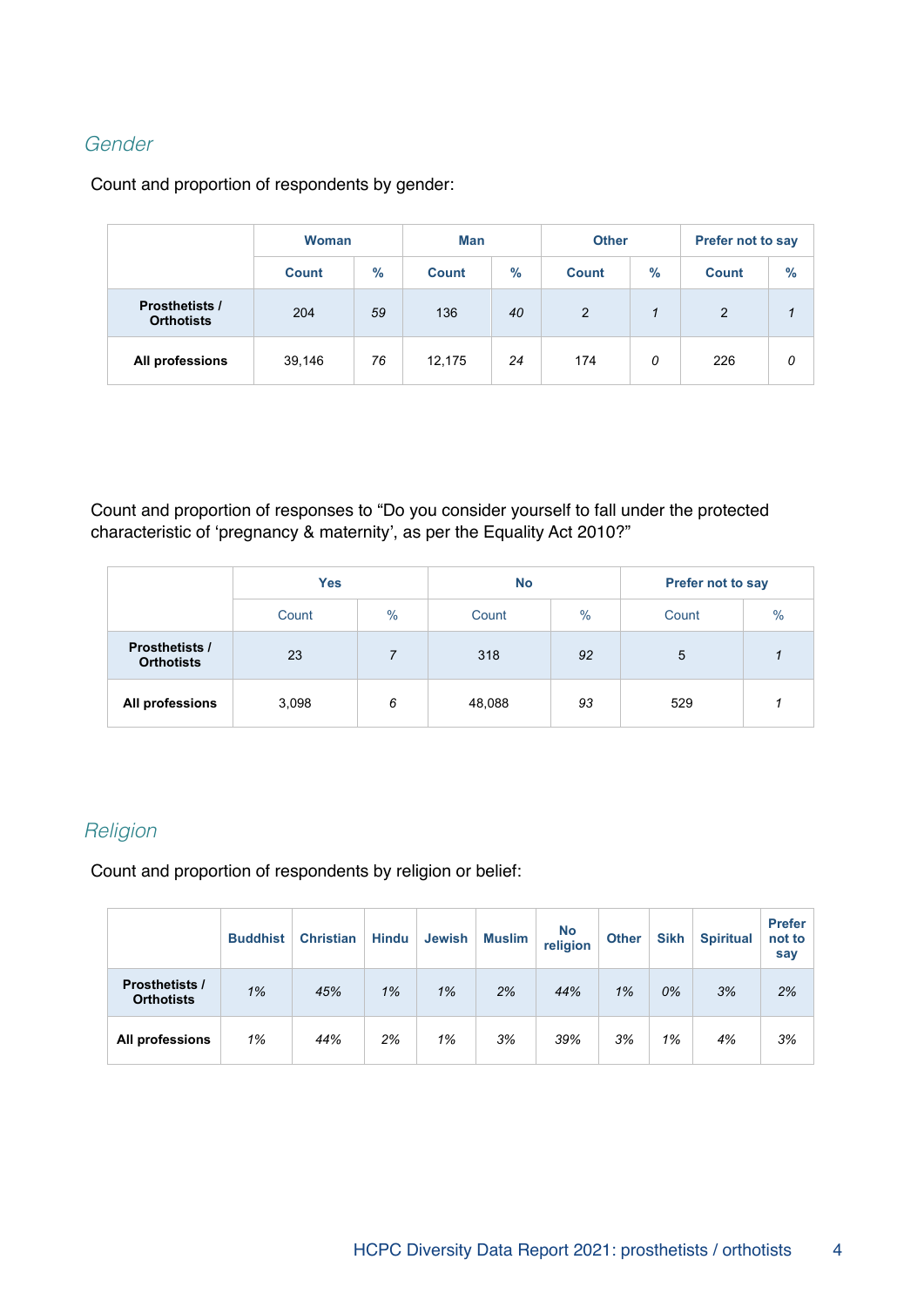#### Sexual orientation

#### Count and proportion of respondents by sexual orientation:

|                                            | Lesbian, Gay or<br>Queer (LGQ) <sup>2</sup> |      |        | <b>Heterosexual</b> |       |      | <b>Prefer not to say</b> |                |  |
|--------------------------------------------|---------------------------------------------|------|--------|---------------------|-------|------|--------------------------|----------------|--|
|                                            | Count                                       | $\%$ | Count  | $\frac{0}{0}$       | Count | $\%$ | Count                    | $\%$           |  |
| <b>Prosthetists /</b><br><b>Orthotists</b> | 9                                           | 3    | 316    | 92                  | 13    | 4    | 6                        | $\mathfrak{p}$ |  |
| All professions                            | 2,254                                       | 4    | 46,558 | 90                  | 1.804 | 3    | 1.094                    | 2              |  |

#### Caring responsibilities

Count and proportion of respondents by caring responsibility:

|                                            | <b>Yes</b> |      | <b>No</b> |               | <b>Prefer not to say</b> |      |  |
|--------------------------------------------|------------|------|-----------|---------------|--------------------------|------|--|
|                                            | Count      | $\%$ | Count     | $\frac{0}{0}$ | Count                    | $\%$ |  |
| <b>Prosthetists /</b><br><b>Orthotists</b> | 101        | 29   | 239       | 69            | 5                        |      |  |
| All professions                            | 18,351     | 35   | 32,746    | 63            | 617                      |      |  |

#### Country of work

Count and proportion of respondents by country of work:

|                                            |        | <b>England</b> |       | <b>Northern Ireland</b> |       | <b>Scotland</b> | <b>Wales</b> |      | <b>Other</b> |      |
|--------------------------------------------|--------|----------------|-------|-------------------------|-------|-----------------|--------------|------|--------------|------|
|                                            | Count  | $\%$           | Count | $\%$                    | Count | $\%$            | Count        | $\%$ | Count        | $\%$ |
| <b>Prosthetists /</b><br><b>Orthotists</b> | 252    | 73             | 5     | 1                       | 48    | 14              | 17           | 5    | 22           | 6    |
| All professions                            | 42,169 | 82             | 1,348 | 3                       | 3,798 | 7               | 2,302        | 4    | 2,093        | 4    |

2. The term "LGQ" is used throughout the report to represent the categories: Gay Man, Gay woman/lesbian, Queer, and Prefer to self describe (where gay or queer or lesbian was indicated). This was used to ensure data remain unidentifiable, particularly where small cell counts were noted.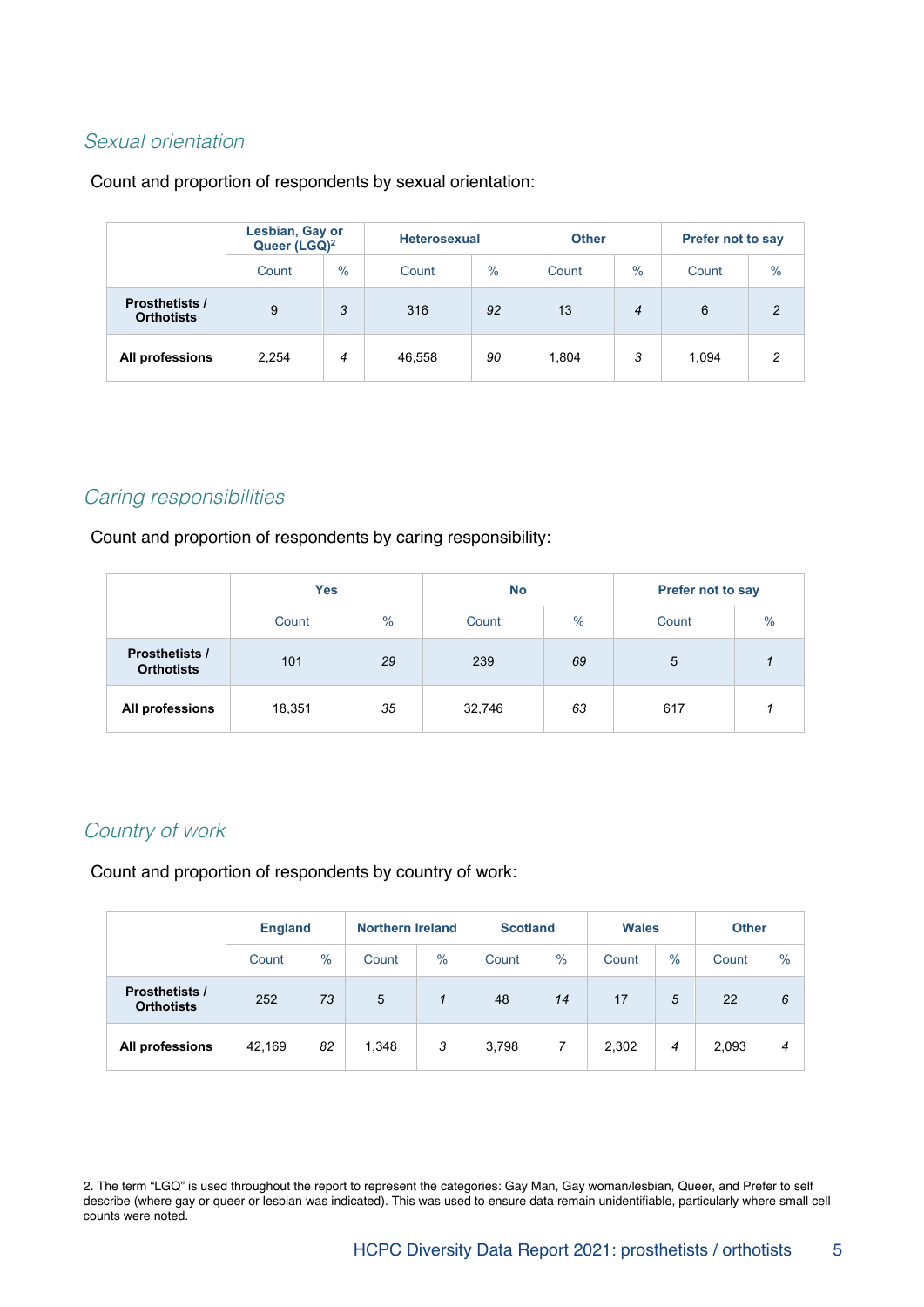#### Work setting

Proportion of respondents by primary work setting:

| <b>Work Setting</b>                                          | <b>Prosthetists /</b><br><b>Orthotists</b> | All<br>professions |
|--------------------------------------------------------------|--------------------------------------------|--------------------|
| Adult social care                                            | 0%                                         | 2%                 |
| <b>Community service</b>                                     | 4%                                         | 9%                 |
| Higher education/university/academia/research                | 2%                                         | 3%                 |
| Independent or private healthcare provider (clinic/business) | 18%                                        | 11%                |
| Independent or private healthcare provider (hospital/acute)  | 9%                                         | 3%                 |
| NHS Acute/ hospital/ secondary care                          | 61%                                        | 35%                |
| <b>NHS Mental Health service</b>                             | 0%                                         | 6%                 |
| Other                                                        | 3%                                         | 10%                |
| Schools (primary/secondary/special)                          | 0%                                         | 4%                 |

Count and proportion of respondents by work pattern:

|                                            | <b>Full-time</b> |               | Part-time |      |       | <b>Flexible hours/</b><br><b>Zero Hour</b> |       | <b>Not currently</b><br>working | <b>Prefer not to</b><br>say |               |
|--------------------------------------------|------------------|---------------|-----------|------|-------|--------------------------------------------|-------|---------------------------------|-----------------------------|---------------|
|                                            | Count            | $\frac{0}{0}$ | Count     | $\%$ | Count | $\frac{0}{0}$                              | Count | $\frac{0}{0}$                   | Count                       | $\frac{0}{0}$ |
| <b>Prosthetists /</b><br><b>Orthotists</b> | 252              | 72            | 73        | 21   | 13    | 4                                          | 5     | 1                               | 5                           |               |
| All professions                            | 32,236           | 62            | 15,825    | 31   | 2,126 | 4                                          | 1,200 | 2                               | 332                         |               |

#### Education

Count and proportion of respondents by type of schooling:

|                                            | State run or funded<br>(all types) |               | Independent (all<br>types) |               | <b>Prefer not to say</b> |      | I don't know |      |
|--------------------------------------------|------------------------------------|---------------|----------------------------|---------------|--------------------------|------|--------------|------|
|                                            | Count                              | $\frac{0}{0}$ | Count                      | $\frac{0}{0}$ | Count                    | $\%$ | Count        | $\%$ |
| <b>Prosthetists /</b><br><b>Orthotists</b> | 295                                | 85            | 40                         | 12            | 6                        | 2    | 5            |      |
| All professions                            | 42,523                             | 82            | 7.931                      | 15            | 761                      |      | 504          |      |